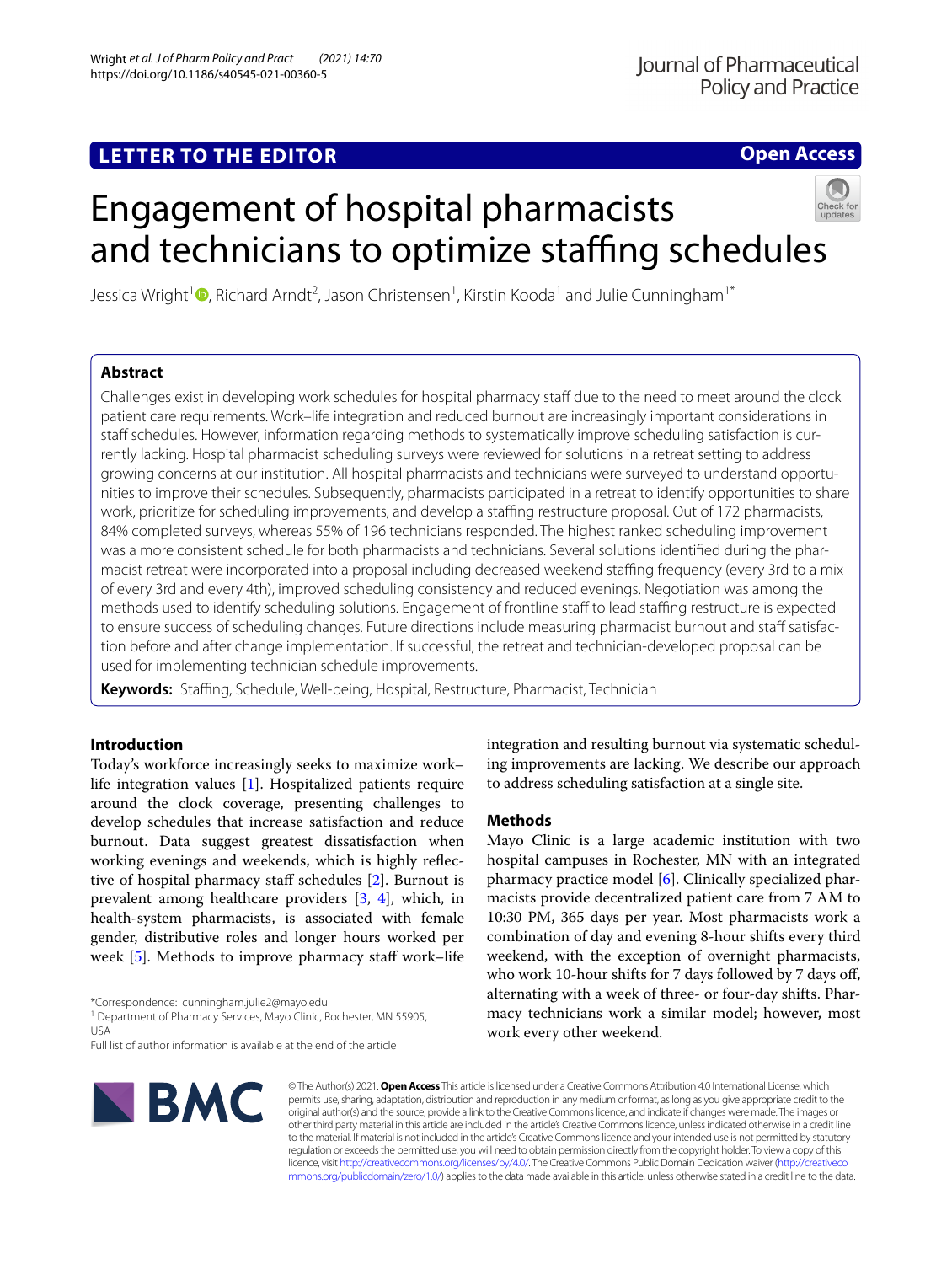In our institution's annual survey completed in October 2019, work schedule was voiced as a major contributing factor to burnout among hospital pharmacy staf. Pharmacists and technicians were asked to complete a survey related to staffing in January 2020 and summer of 2020, respectively, and a subsequent pharmacist retreat was held in January 2020 to formulate innovative solutions to the current practice model. The aforementioned surveys were deemed exempt by Mayo Clinic's Institutional Review Board.

# **Results**

#### **Pharmacist survey results**

Survey completion rate was 144/172 (84%). A majority responded that the highest priority was a consistent schedule; however, 81% favored every 4th weekend stafing in exchange for working longer shifts, more evenings and foating. Floating was expressed as a dissatisfer, but was a lower priority compared with reducing weekend and evening shifts. Ten-hour shifts were preferred over 8- or 12-hour shifts. Overnight pharmacists suggested rotation of holidays as a scheduling improvement but otherwise did not express any other dissatisfers.

#### **Technician survey results**

Survey completion rate was 108/196 (55.1%). Seventy-six percent responded that they preferred every 3rd weekend stafng over the 13% preferring every other weekend, whereas 11% had no preference. In exchange for working every 3rd weekend, technicians were willing to work longer shifts such as 10 or 12 hours, followed by working more evening shifts, but were least willing to float. Ideal shift lengths were 10 hours, although if working greater than 8 hour shifts, 86% of technicians preferred to have shifts clustered together to allow for longer stretches of time of. A consistent schedule was the highest priority improvement. Changes to the technician staffing model are yet to be evaluated.

#### **Pharmacist stafng retreat proposal themes**

Retreat participants drafted a schedule proposal to develop an every 4th weekend schedule with improved consistency and reduced evenings. Consolidating work shifts was negotiated by leveraging foating, a dissatisfer in the survey. Floating, shared work, swing shifts, and the incorporation of pharmacy resident staffing hours into the weekend model allowed for fewer weekend and evening shifts.

#### **Pharmacist schedule proposal outcome**

Each campus developed separate proposals with planned transitions in late 2021. The smaller campus's model incorporated the above strategies to reduce weekends for most pharmacists with a mix of every 3rd and 4th weekend. The larger campus incorporated a model of 10-hour evening shifts, 7 days on and 7 days off to reduce overall evening staffing for most pharmacists. Both models resulted in improved consistency of schedules.

#### **Discussion**

Pharmacist and technician surveys revealed similar goals such as a consistent schedule and less frequent weekend shifts and a willingness to exchange for increased shift length. For pharmacists, adding a retreat to the staff survey to develop new pharmacist staffing models engages frontline staff and overcomes survey limitations. Proposal creation empowered frontline staff to determine the optimal strategy for work–life integration. The goal of the hospital pharmacists' stafng structure redesign was to improve pharmacists' work–life integration while better serving patients. Replication of the retreat for technician stafng structure redesign is planned.

Limitations to the staffing proposal methodology exist. The State of Minnesota Board of Pharmacy [[7\]](#page-2-6) restrictions around remote order verifcation, telework and optimal utilization of pharmacy technicians were among barriers that otherwise would have allowed for innovative stafng structures and redistribution of some required functions to pharmacy technicians. Both groups desired 10-hour shifts, but implementing in a model requiring 24/7 patient care coverage results in inefficiencies.

Next steps include validated pharmacist burnout measures pre–post stafng structure implementation and a technician staffing retreat to develop a staffing restructure proposal. COVID-19 pandemic emergency variances lifted restrictions around remote order verifcation and telework. Maintaining remote work in circumstances such as support roles that complement patient care needs and expanded pharmacy technician activities will further allow for creative solutions in staffing.

#### **Conclusion**

Staff satisfaction regarding work–life integration aids retention and professional growth of staff to help support the highest level of patient care.

#### **Abbreviation**

COVID-19: Coronavirus disease of 2019.

**Acknowledgements** Not applicable.

#### **Authors' contributions**

JW: data curation; investigation; methodology, roles/writing—original draft, writing—review and editing. RA: methodology, roles/writing—original draft, writing—review and editing. JC: methodology, roles/writing—original draft, writing—review and editing. KK: writing—review and editing. JC2: conceptualization, methodology; supervision, roles/writing—original